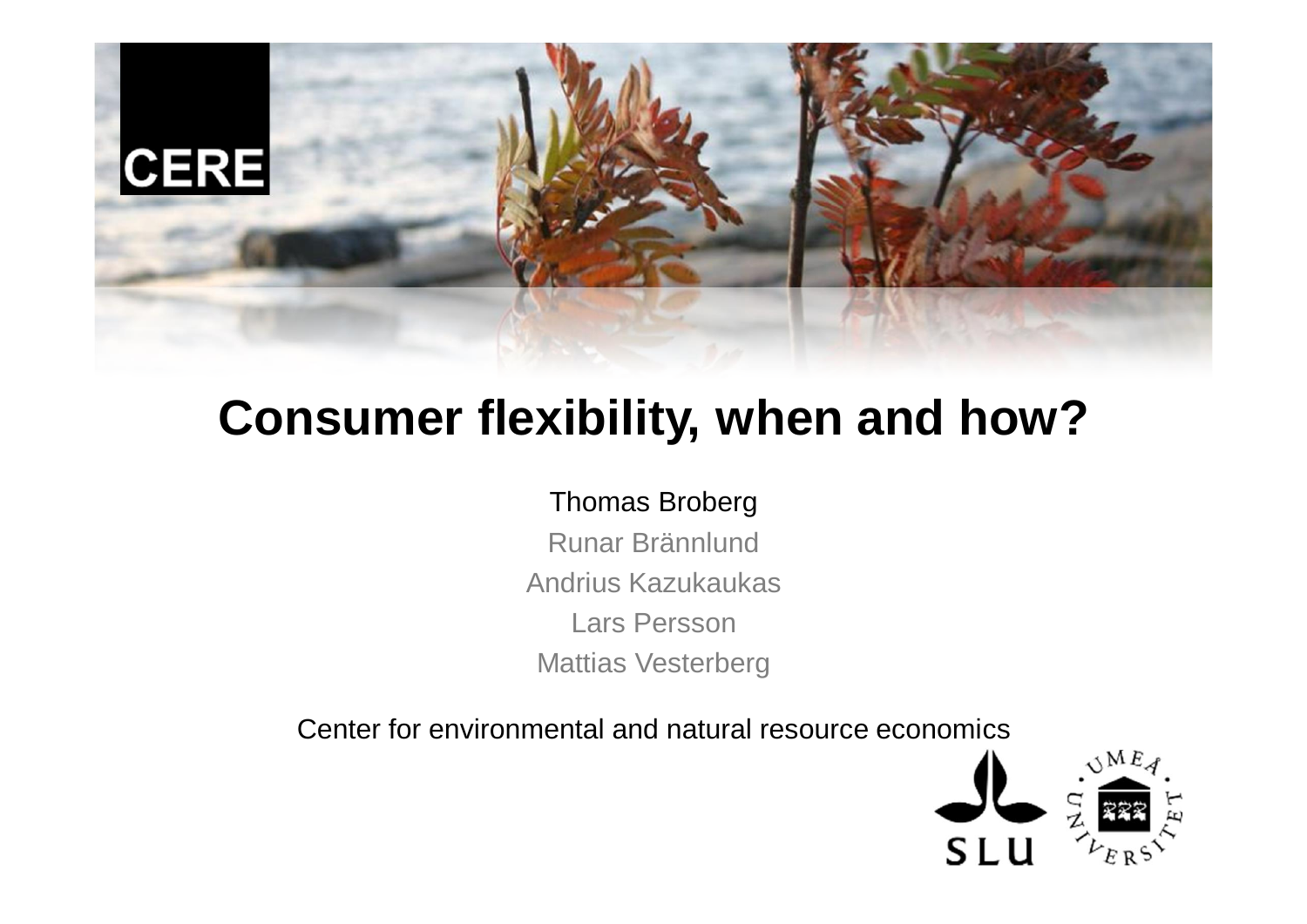## **Part of Umeå university and Swedish university of agricultural science (SLU)**



**CERE** 

- Environmental and energy economics
- More than 30 researchers
- More than 10 nationalities

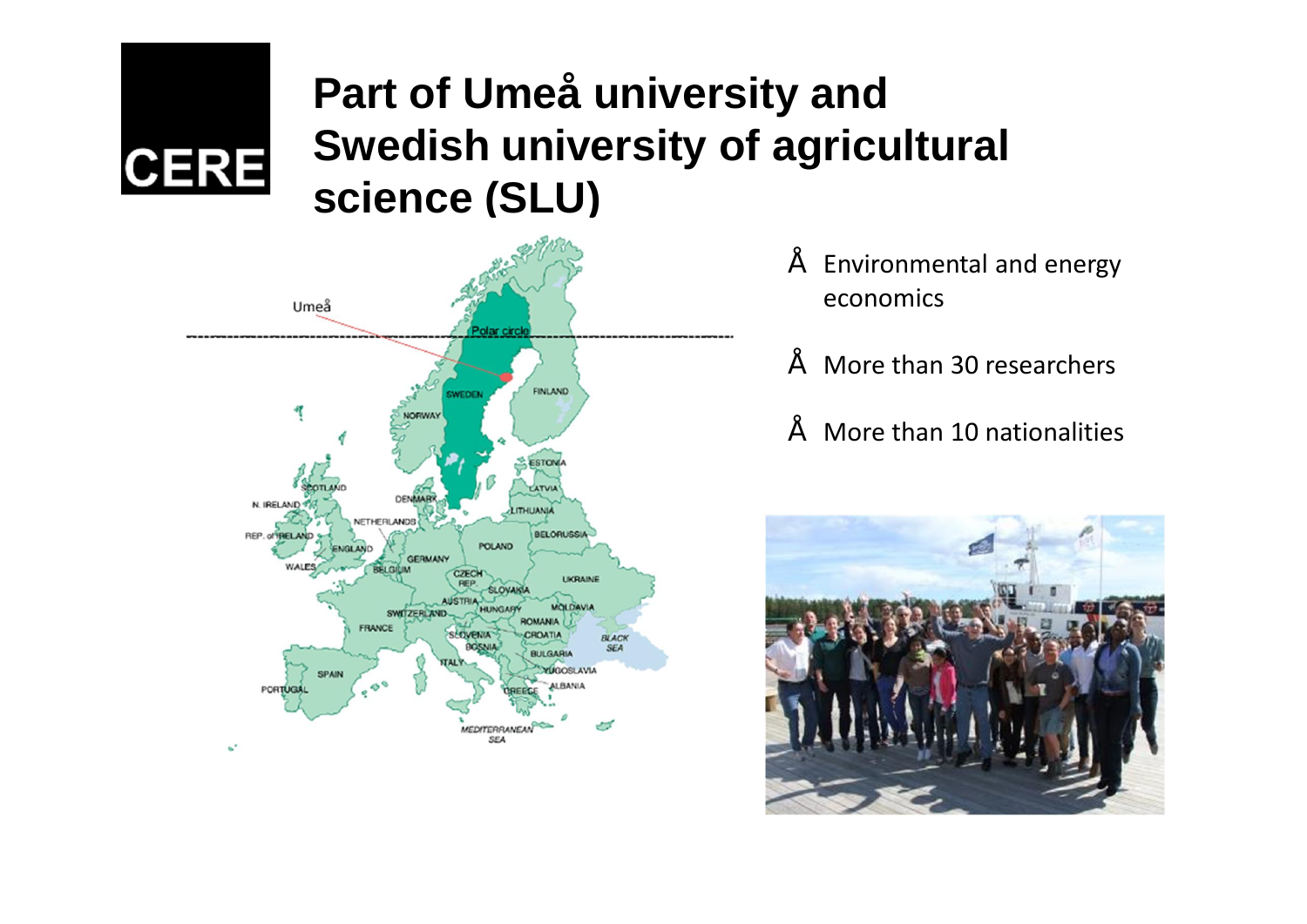

# **The challenge for power systems**

- Instant balance between production and consumption of power (Mw)
	- More intermittent power production (wind, solar)
	- Integration of European power systems

Need for more flexible resources

- Hydro power (other flexible production)
- Demand side flexibility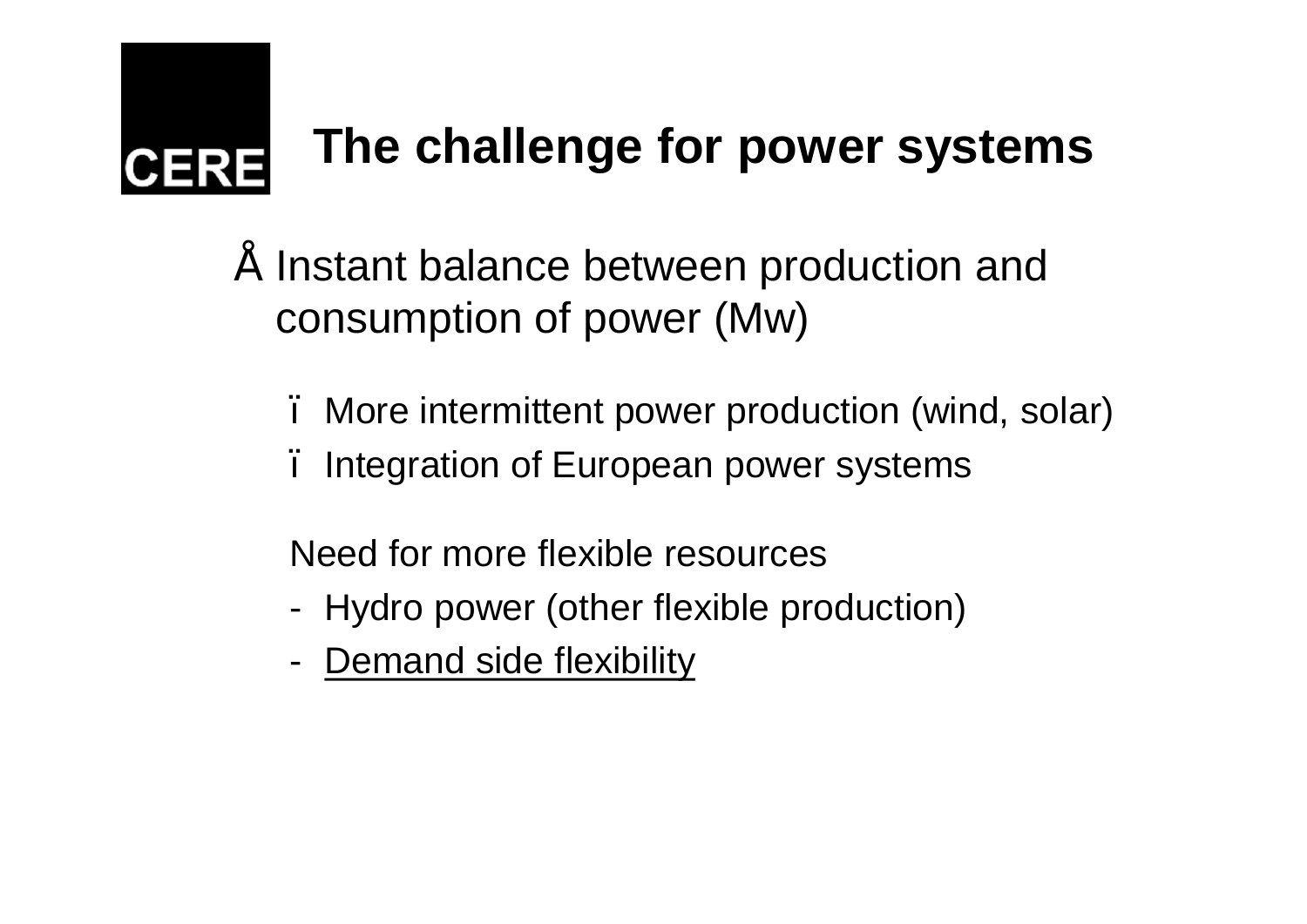

• Hydro power regulates variations in wind power

• Cold days net import is positive



Source: www.elstatistik.se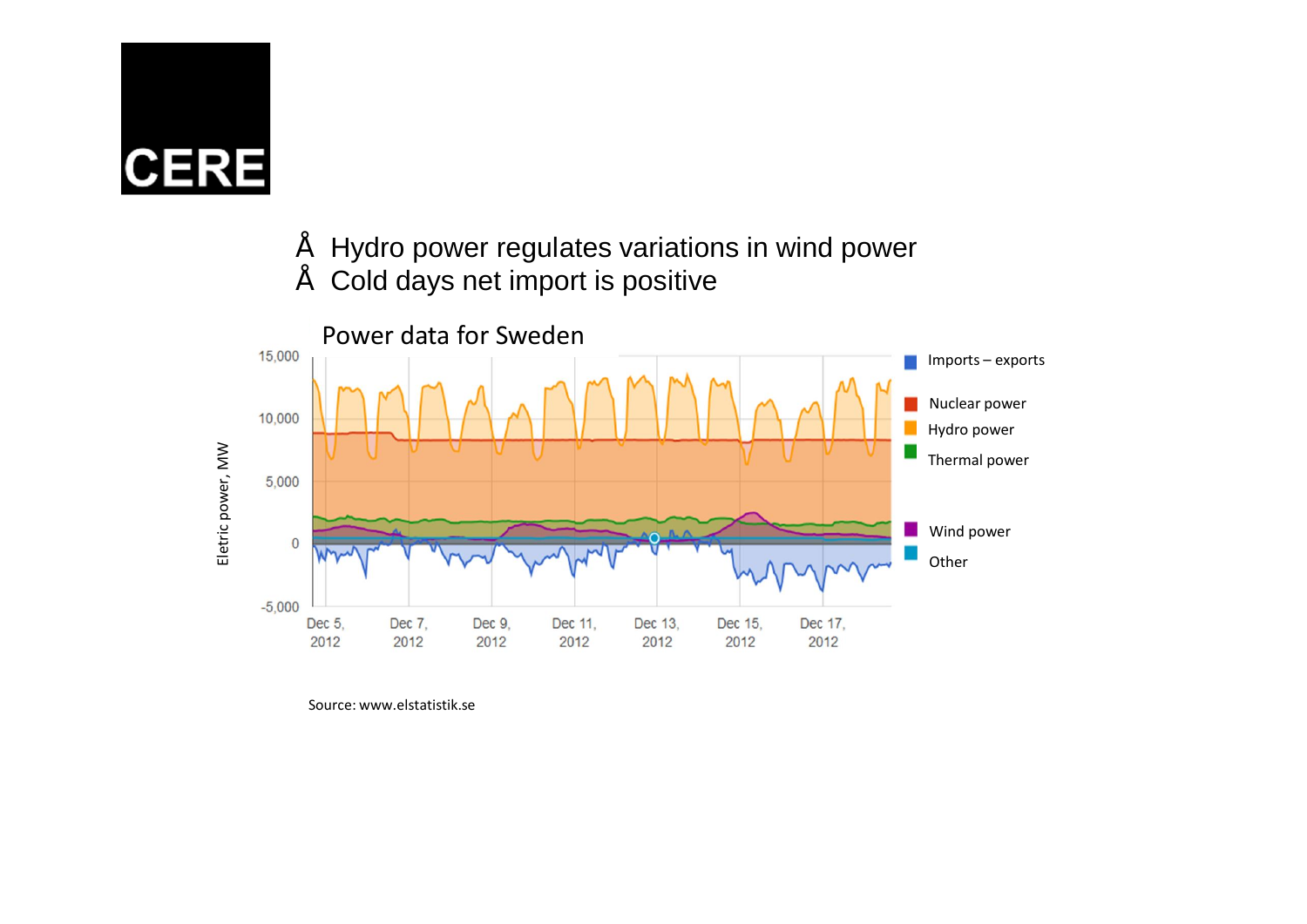

Denmark has a lot of wind power which is regulated by thermal power, and hydro power from Sweden and Norway

Power data for Denmark



Source: www.elstatistik.se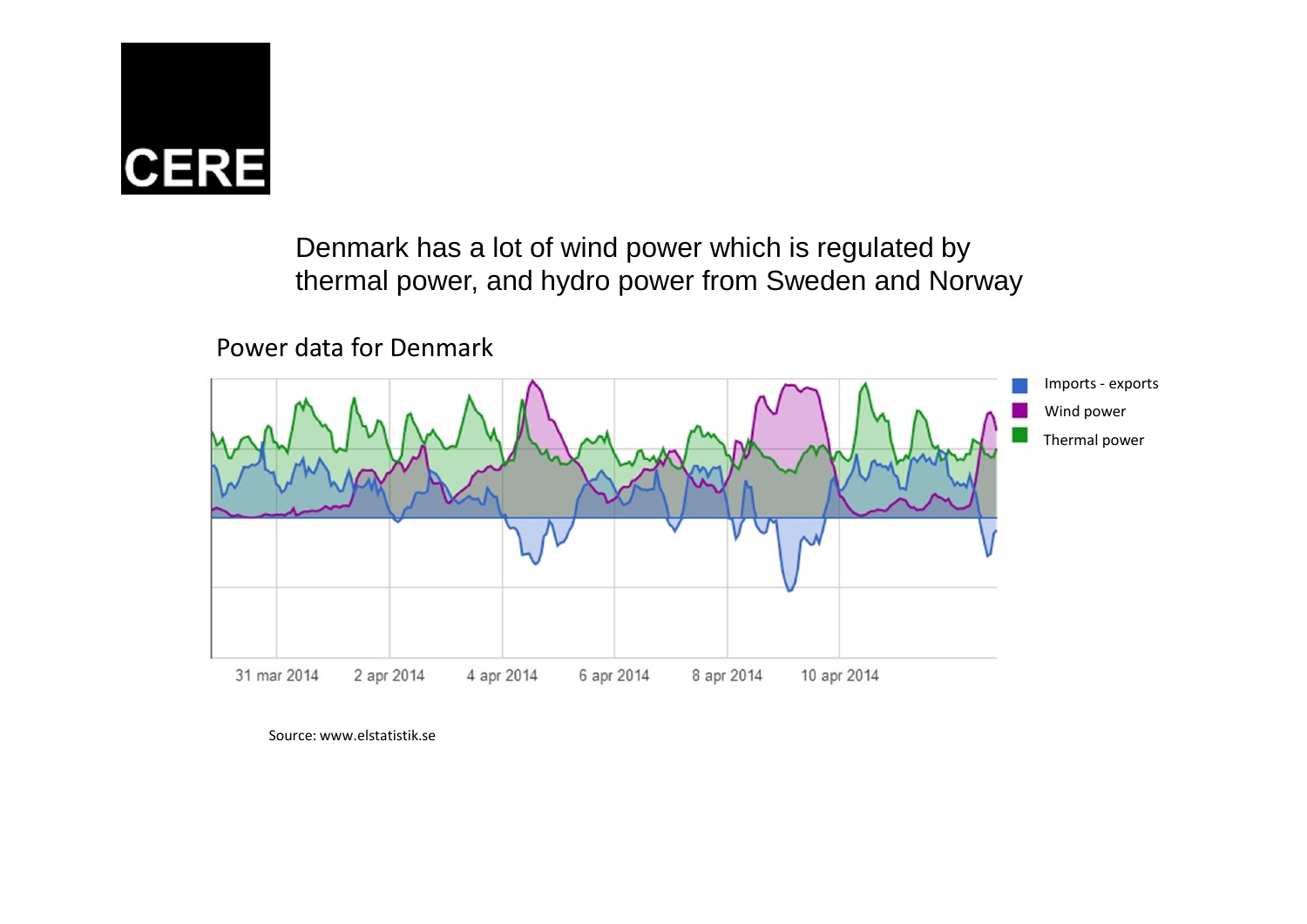# **CERE**

## **The challenge for the power system**

**-** Can load shifting among households make a difference?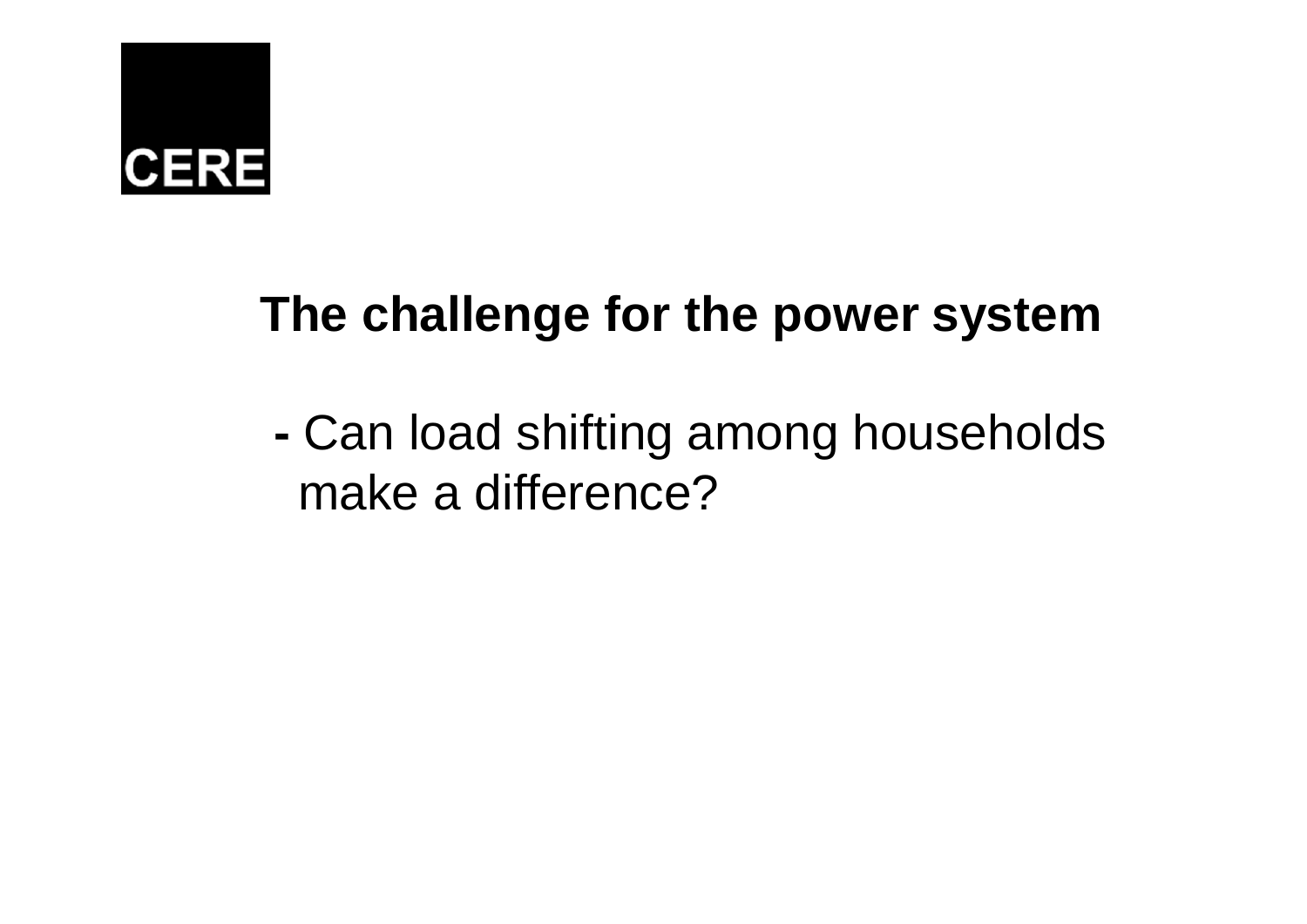

0

Jan Feb Mars

April

Maj Juni

500

## **The electricity use of Swedish households (unique detailed dataset)**

1000 1500 2000 2500 **kWh**



### Electricity use per month Electricity use per day

• High use in winter, low use in summer

Juli

• Heating dominant

- Almost constant
- More use in weekends

 $\hat{\mathbf{z}}$ 

 $\zeta_{\delta}^{\star}$ 

 $55$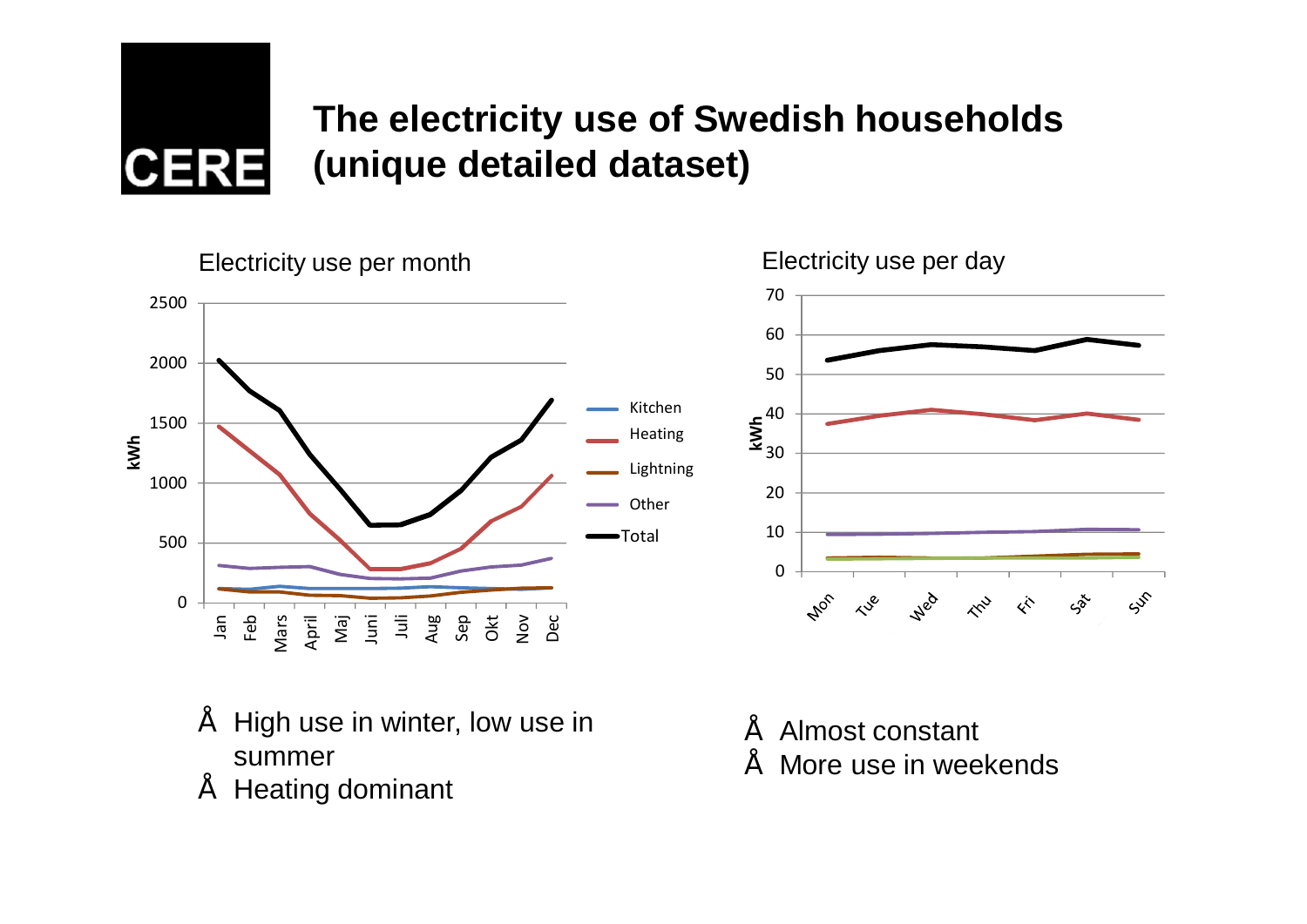

## **The electricity use of Swedish households (unique detailed dataset)**



- Two peaks, morning and evening **Fig. 20. In the same of Peaks occur when the price**
- peaks.
	- Hourly prices are largely determined by demand.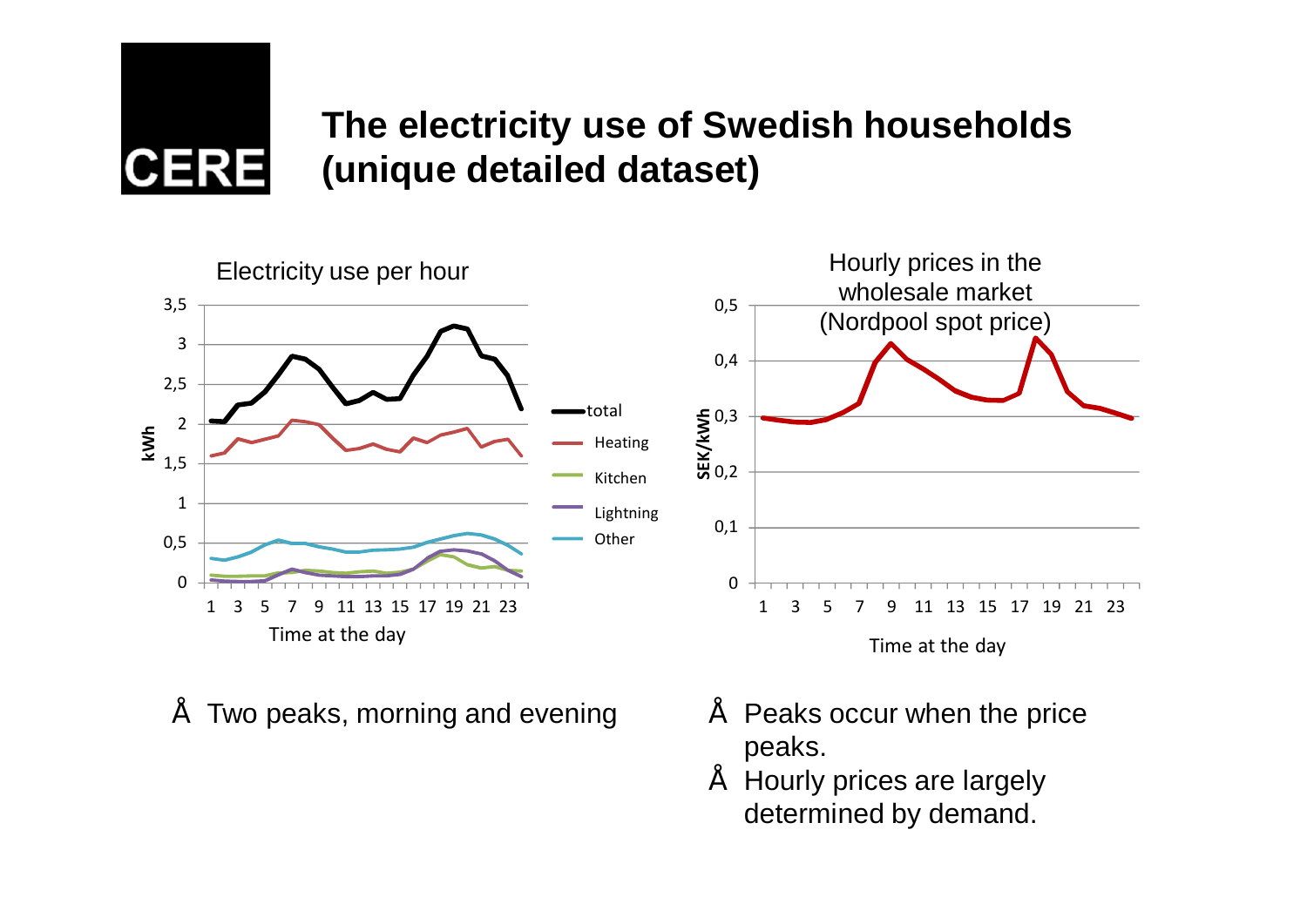

## **The challenge of the power system**

**-** How can we stimulate load shifting among households?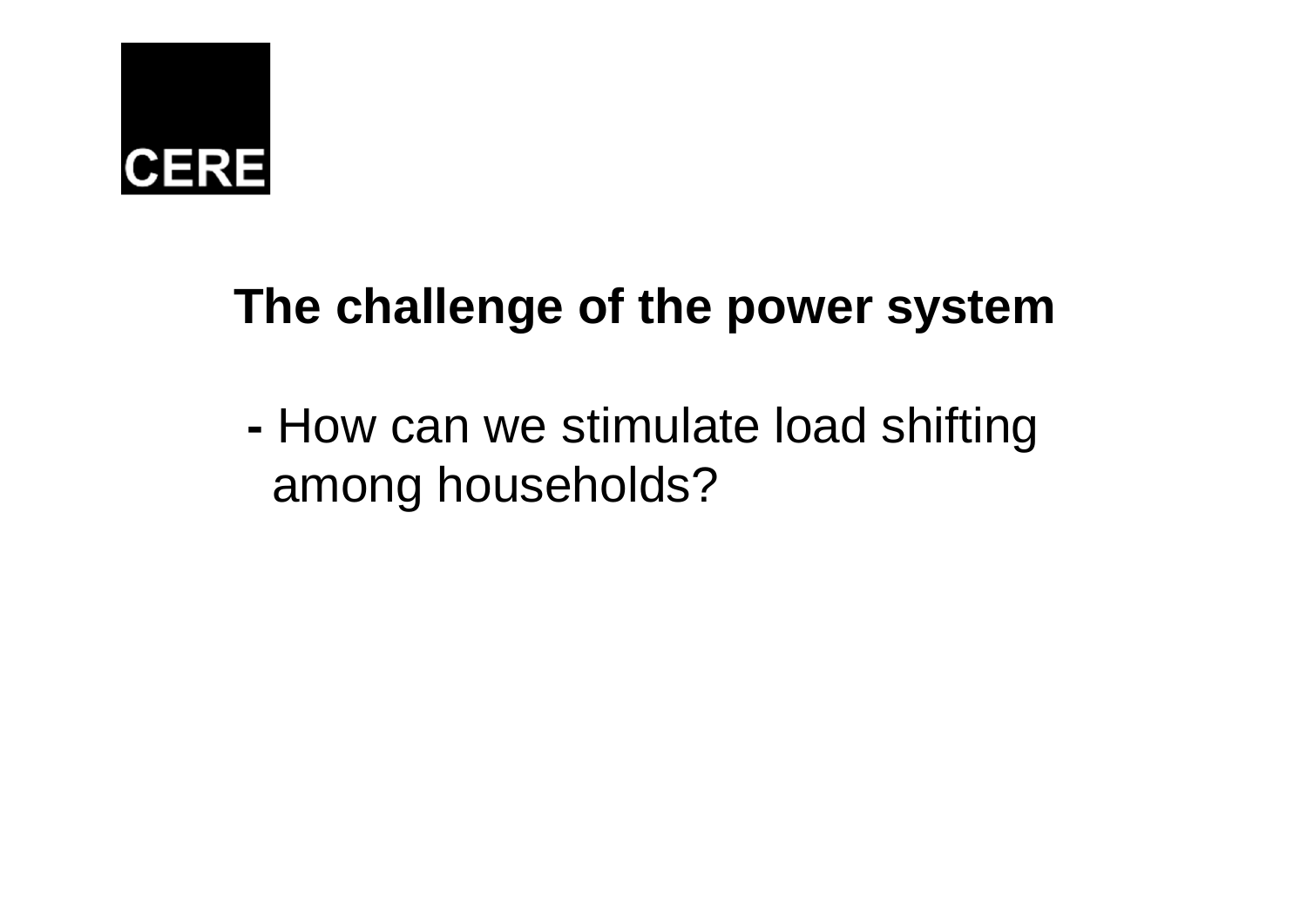# **Consumer flexibility**

### **(1) Demand response through dynamic pricing**

### **(real time metering and billing)**

- Wholesale market: Hourly spot prices
- Retail market in Sweden: Most commonly fixed prices (at least one month)
- High expectations on RTP, but how flexible are the households?
	- Consumers like small bills, butõ
	- Electricity is a necessity in a modern society and our electricity follows the rhythm of the society
- Expensive investments with little effect?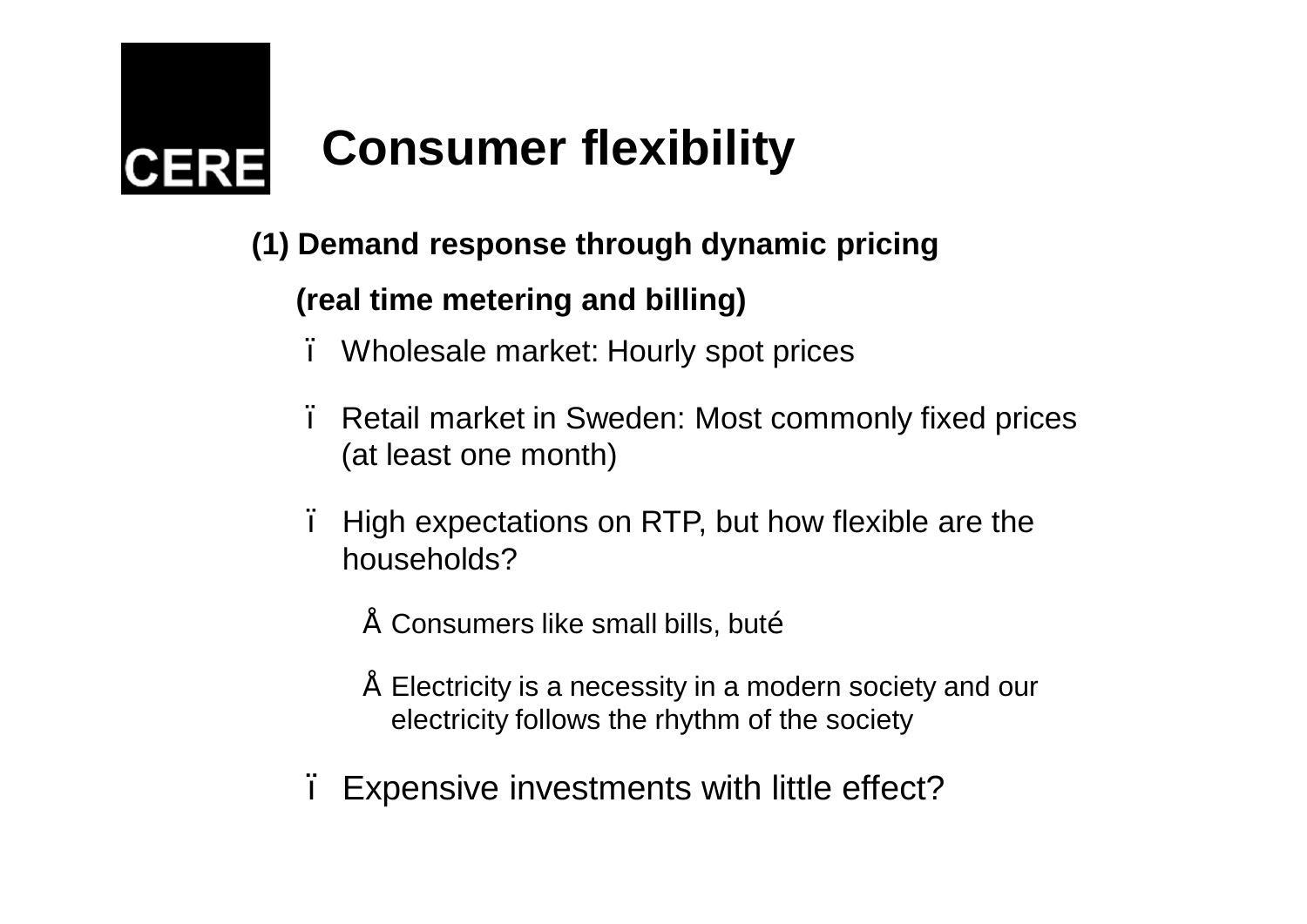

### **(2) Demand side management**

- Trade with power reductions/restrictions
- Is it possible to create relevant and credible products (additionally) ?
- Aggregators, the link between the consumers, electricity retailers and the grid operators.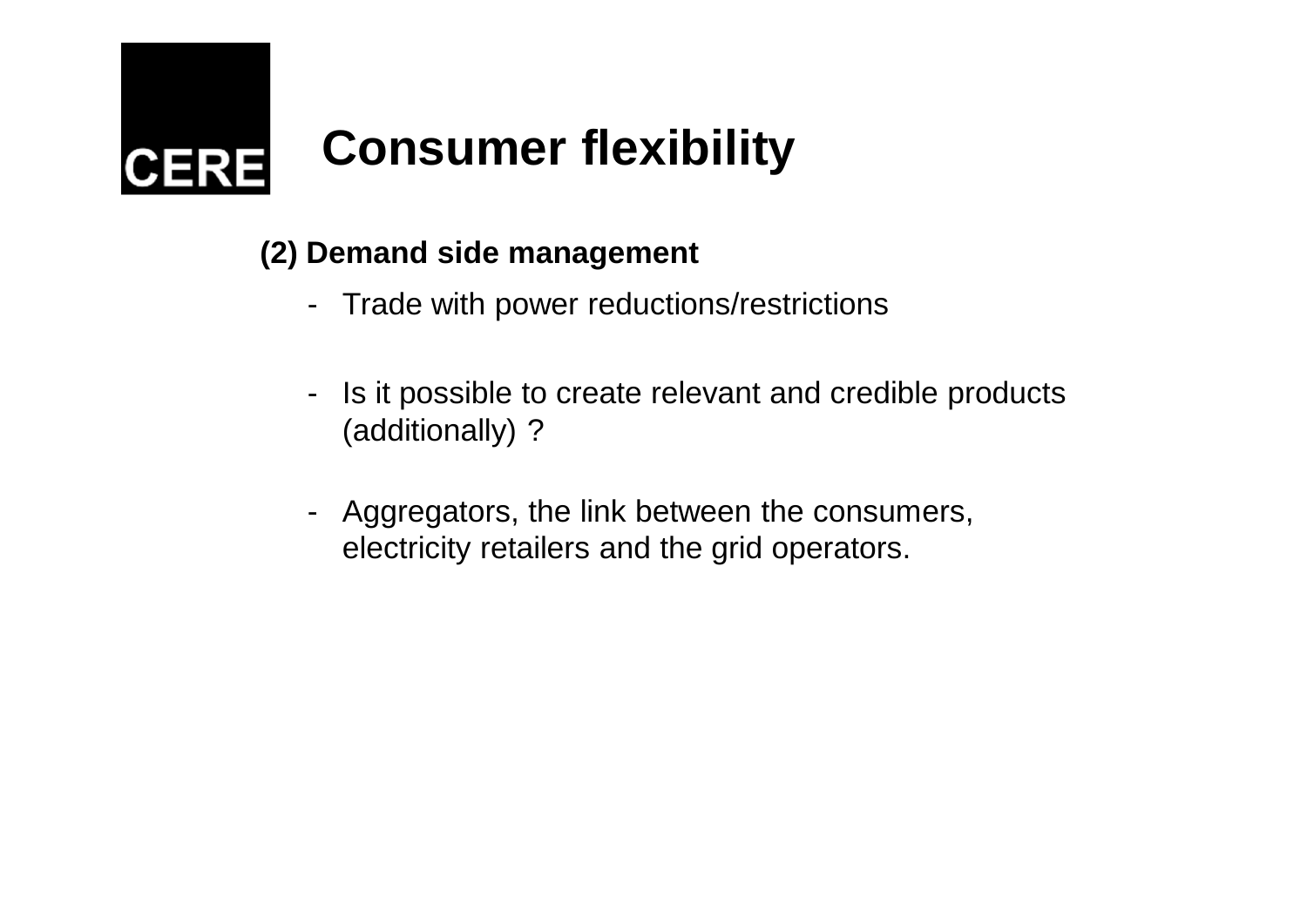

Real time pricing, how much can the households save on being flexible in their electricity use?

| <b>Shift of</b><br>load profile | <b>Median use</b> | Large use | <b>Small use</b> |
|---------------------------------|-------------------|-----------|------------------|
| 1 hour                          | 0,00              | $-0,15$   | 0,42             |
| 3 hours                         | 0,77              | 0,77      | 2,29             |
| 5 hours                         | 1,58              | 1,82      | 3,96             |
| 7 hours                         | 2,15              | 2,44      | 4,80             |

Percentage reduction of daily cost for electricity:

- 7 hours shift (e.g. dinner at 01.00 a.m.) less than SEK 1 [" 0,01] in daily cost reduction.
- Still overestimated (if many engage in load shifting less savings can be done)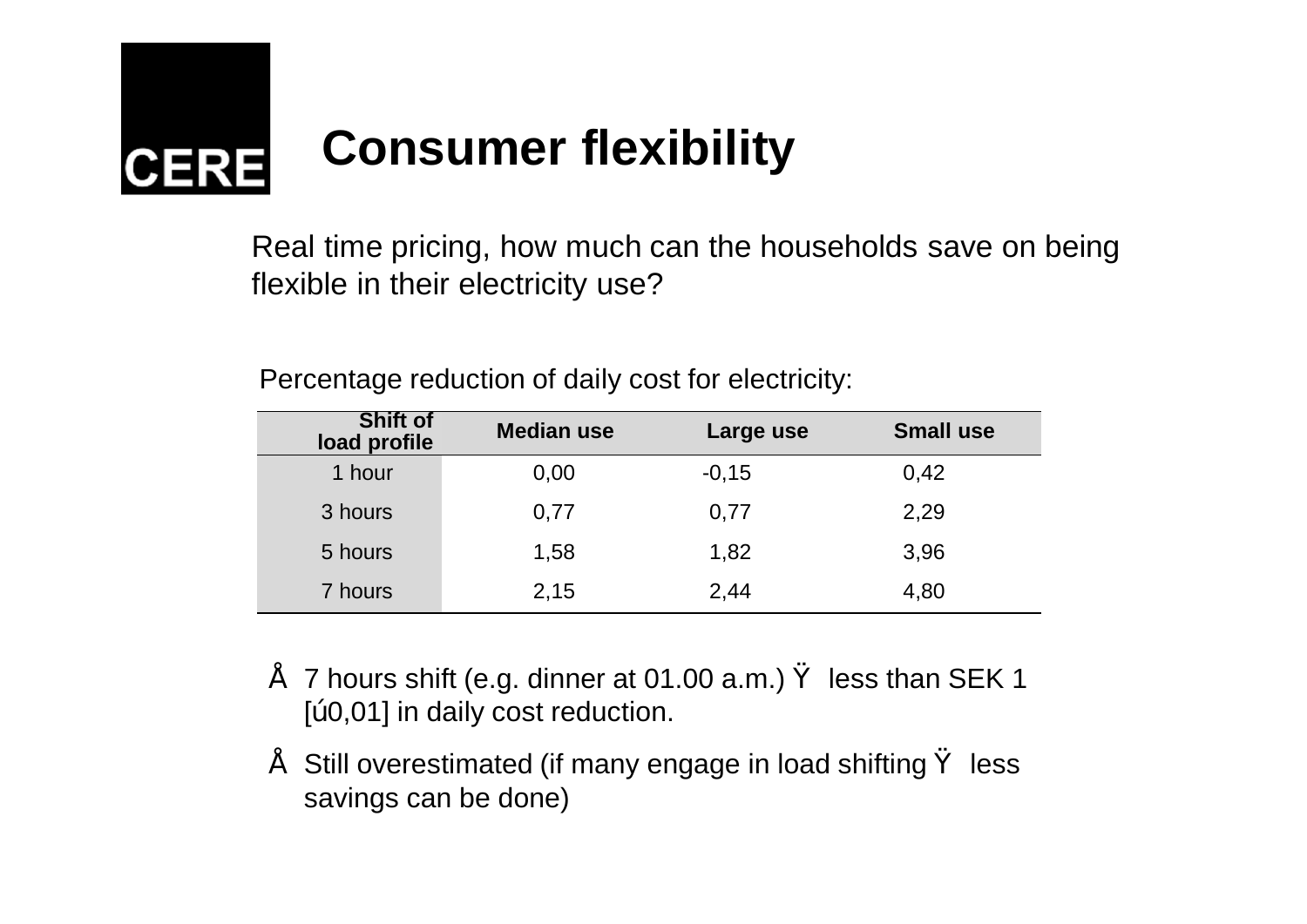## **More knowledge needed…** CERE

- Too much focus on technical feasibility
- Little knowledge about the consumers preferences
- How flexible are households?
	- How do they react on uncertainties
	- How high are the transaction costs of load shifting?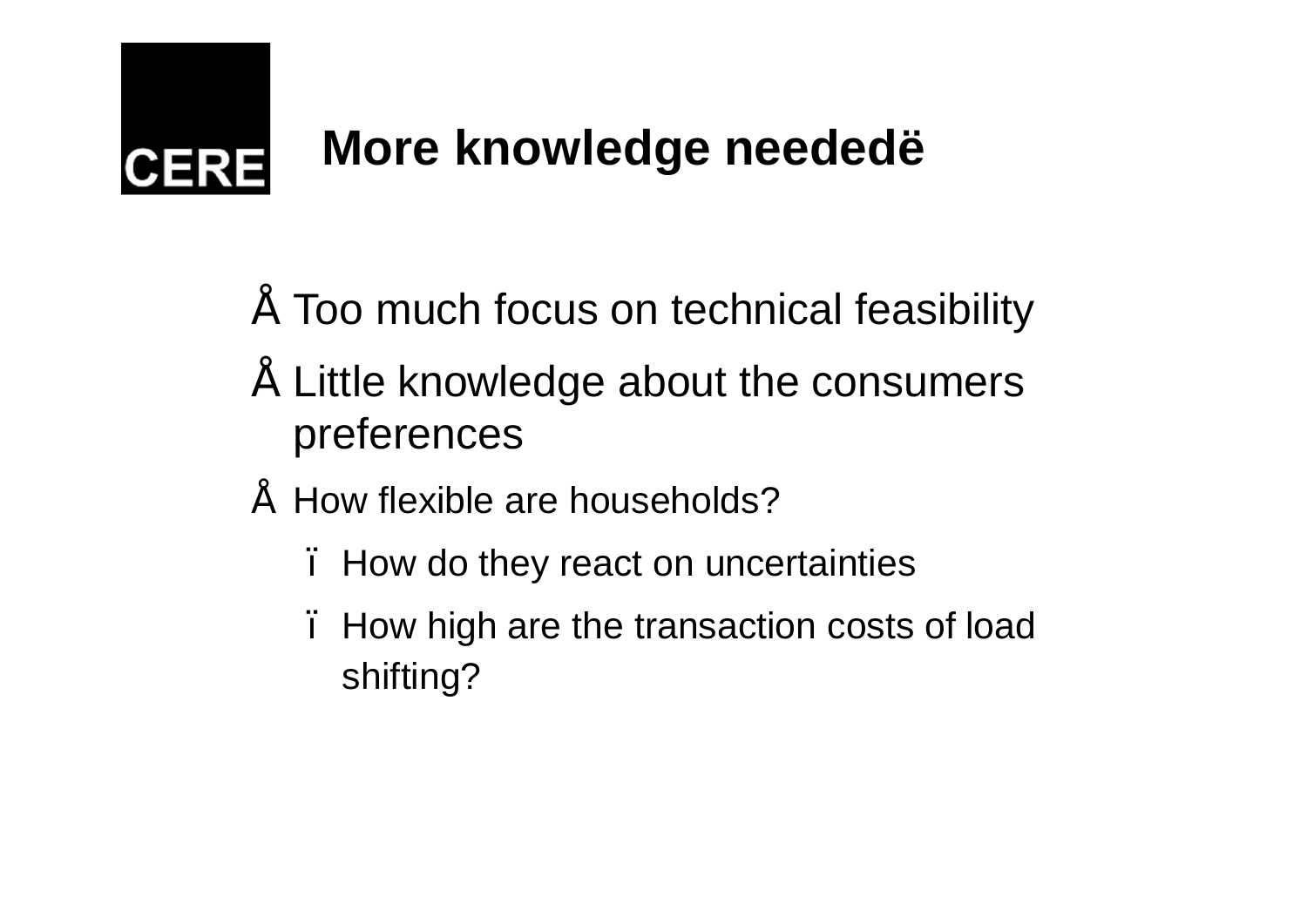## **What is the cost of flexibility?**

– Utility losses when we have to do things at times we do not chose to  $\tilde{0}$  or not do them at all.

- The dishwasher may operate at a lower cost, but the cost of unloading it may be higher (e.g., if it has to be done in the morning just before unloading of the washing machine and feeding and dressing the children).
- Turning down the heat during peak hours creates variations in the indoor comfort (and may increase the total energy consumption in badly insulated buildings).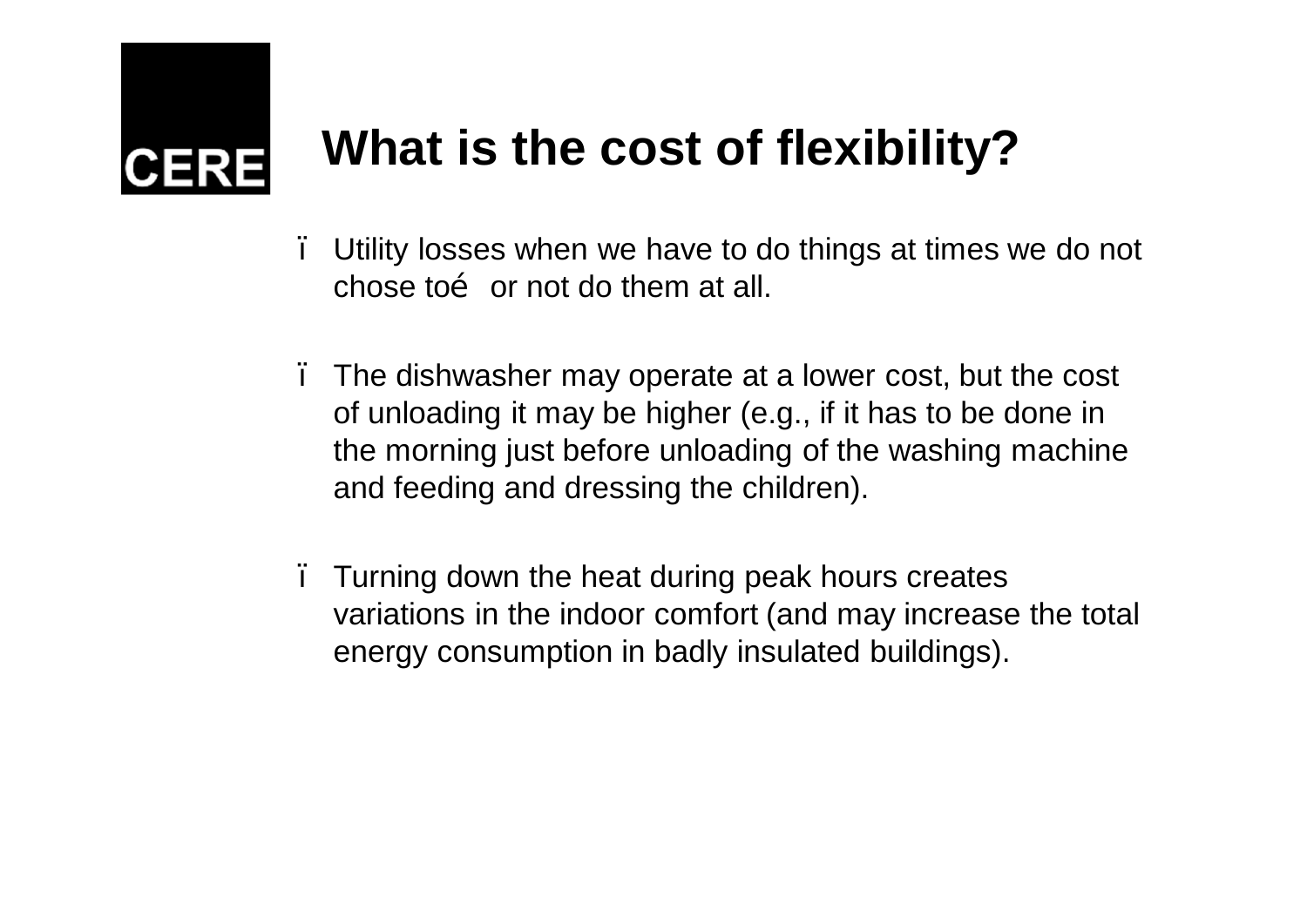# **CERE**

## **The challenge for the power system**

**-** At what compensation level are households willing to be flexible?

It depends on when and howo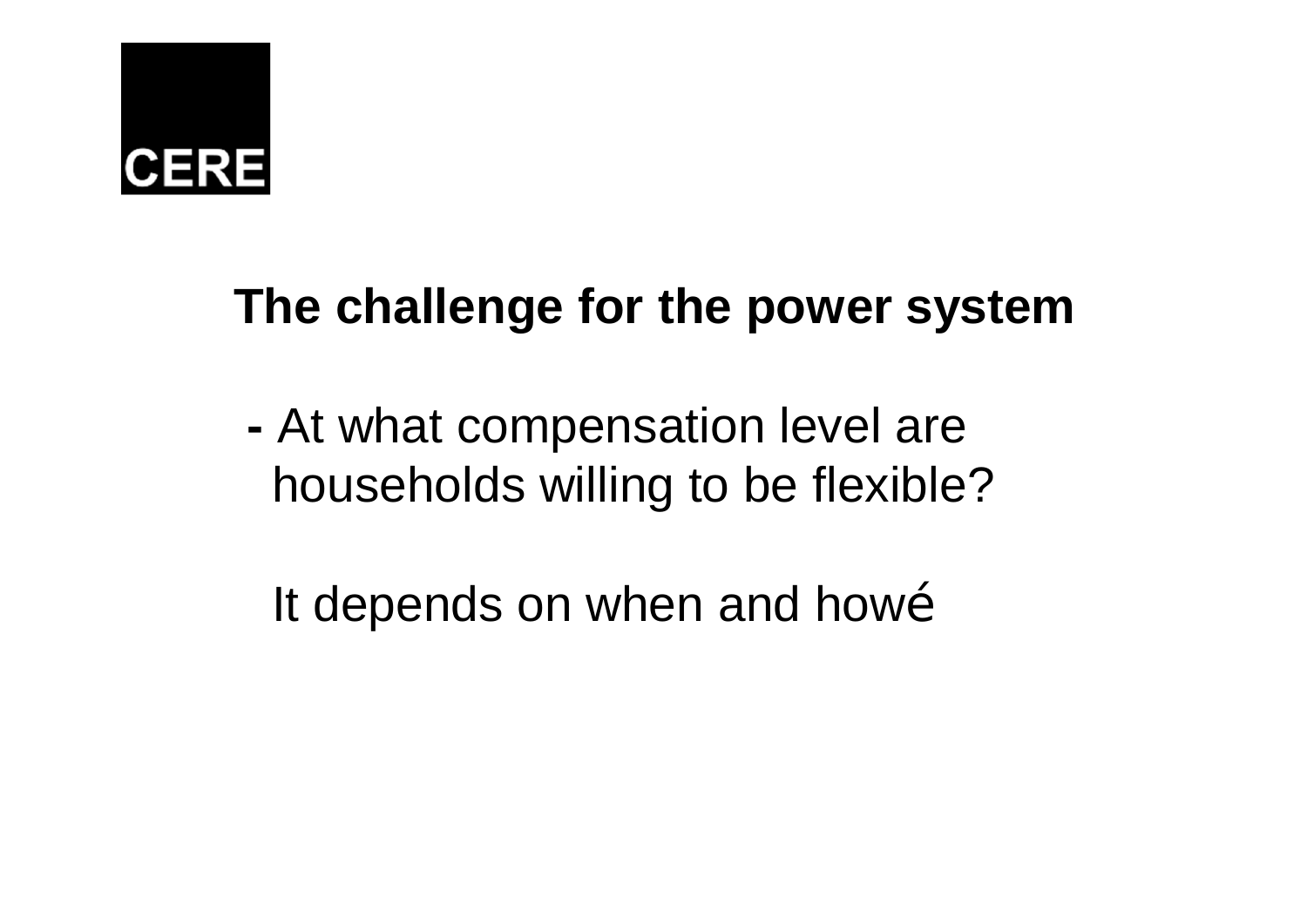# **Choice experiment – DSM**

– People chose one of three hypothetical specification of a contract with their utility company.

– The contract consist of several attributes

People chose contracts based on the attributes  $\rightarrow$  Reveale their preferences and valuations

– Two main types of attributes

- $\tilde{ }$  External restrictions on the household  $\phi$  energy use
- Information sharing (integrity)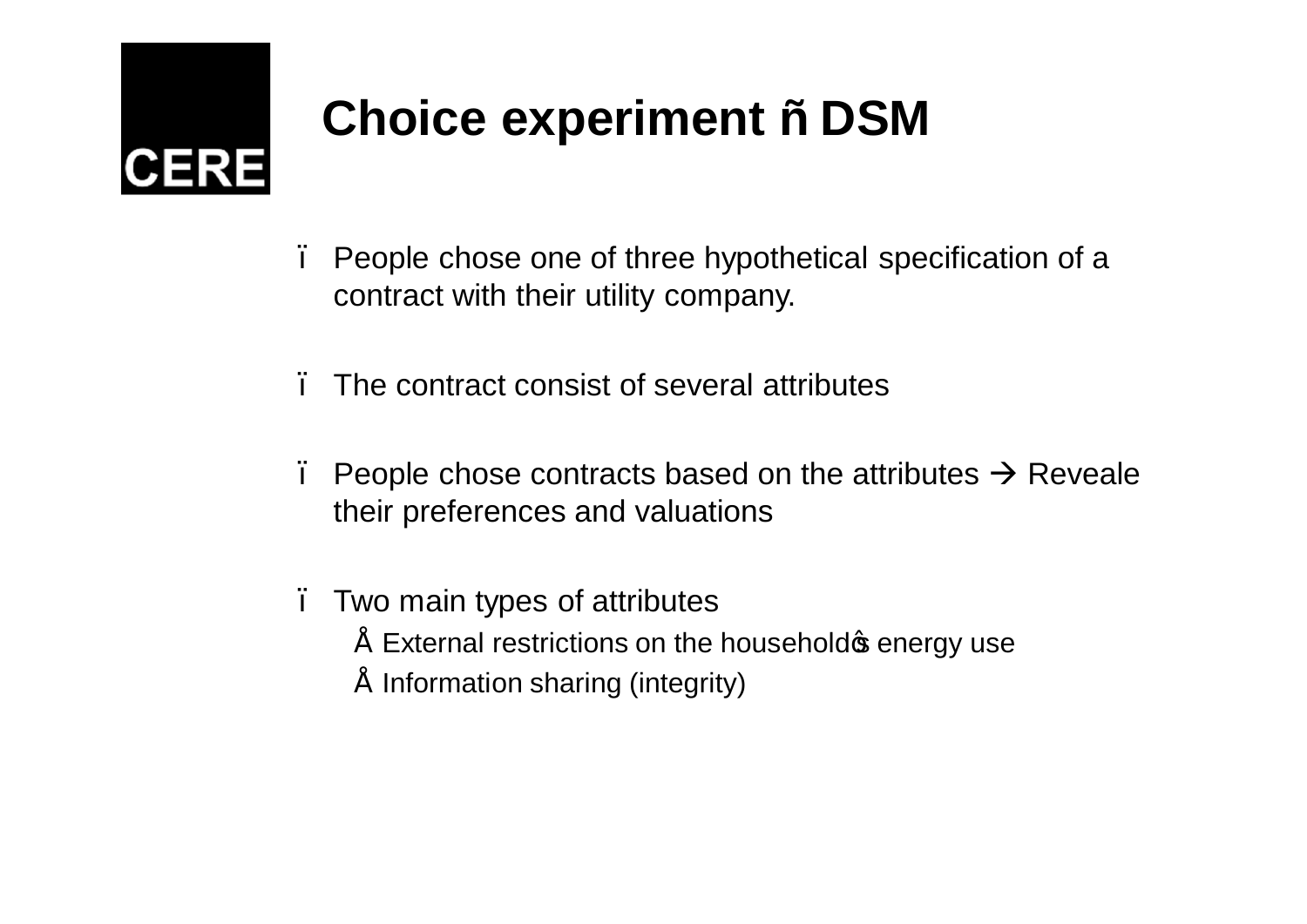| <b>ATTRIBUTE</b>                                                                             | <b>Levels</b>                                                                                                                                                                                                                                                                                                                                                                                                                                                                                                                                                                   |
|----------------------------------------------------------------------------------------------|---------------------------------------------------------------------------------------------------------------------------------------------------------------------------------------------------------------------------------------------------------------------------------------------------------------------------------------------------------------------------------------------------------------------------------------------------------------------------------------------------------------------------------------------------------------------------------|
| <b>EXTERNAL CONTROL</b><br>OF HEATING,<br><b>MONDAY-FRIDAY</b>                               | A firm, e.g. a utility company, controls your heating system every day, Monday to Friday during certain hours.<br>The heating will be turned off but the temperature never decreases more than two degrees (Celsius) and<br>never below 18 degrees (Celsius). The control will take place<br>7am to 10am • 5pm to 8pm • Never (as today)<br>$\bullet$                                                                                                                                                                                                                           |
| <b>EXTERNAL CONTROL</b><br><b>OF DOMESTIC</b><br><b>ELECTRICITY,</b><br><b>MONDAY-FRIDAY</b> | A firm, e.g. a utility company, controls your domestic electricity use every day, Monday to Friday during certain<br>hours. During these hours it is not possible to use the dishwasher, the laundry machine and dryer. In addition,<br>the electricity for towel warmers and comfort floor heating will be cut off. The control will take place<br>7am to 10am • 5pm to 8pm • Never (as today)<br>$\bullet$                                                                                                                                                                    |
| <b>EXTERNAL CONTROL</b><br><b>IN EXTREME CASES</b>                                           | During certain days there are extreme situations on the energy market due to e.g. extreme cold or low<br>production. You will be notified one day ahead that the heating system and domestic electricity will be turned<br>off the coming day between 7am and 8pm (including weekends). The control implies the same restrictions as<br>in the attributes above. Extreme situations are more or less random and will be limited to a certain number of<br>days per year.<br>3 days per year • 7 days per year<br>10 days per year<br>$\bullet$<br>Never (as today)<br>$\bullet$ |
| <b>DISTRIBUTION OF</b><br><b>INFORMATION</b>                                                 | Information from your electricity meter and similar can be communicated to companies and compared to<br>neighboring and similar households. Each household is kept anonymous in the comparisons.<br>Yes - It is okay to spread information about my household consumption and use it in anonymous<br>$\bullet$<br>comparisons across e.g. the neighborhood.<br>No - It is not okay to spread information about my household consumption and use it in anonymous<br>$\bullet$<br>comparisons across e.g. the neighborhood.                                                       |
| <b>COMPENSATION</b>                                                                          | A new contract is related to an annual monetary compensation.<br>$\bullet$<br>300 SEK • 750 SEK • 1500 SEK • 2500 SEK                                                                                                                                                                                                                                                                                                                                                                                                                                                           |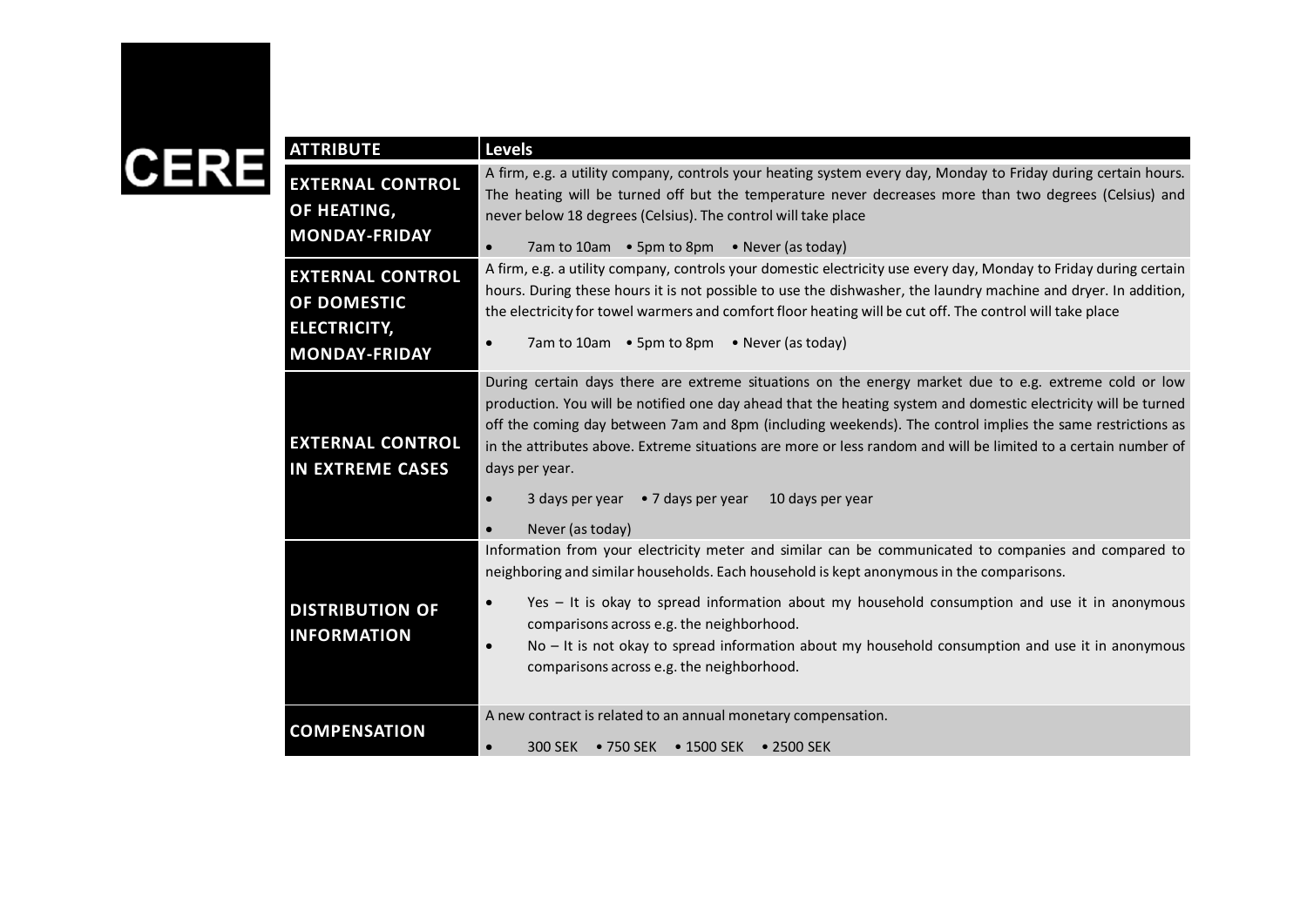

**Question XX** Which contract, A, B or C, would be your choice? Everything not given by the suggested contracts are as it is today, e.g. with respect to price and type of contract. Mark one of the contracts.

|                                                                                    | <b>Contract A</b>                 | <b>Contract B</b>               | <b>Contract C - as today</b>    |
|------------------------------------------------------------------------------------|-----------------------------------|---------------------------------|---------------------------------|
| <b>EXTERNAL CONTROL OF</b><br>HEATING, MONDAY-FRIDAY                               | 5pm-8pm                           | 7am-10am                        | <b>No</b>                       |
| <b>EXTERNAL CONTROL OF</b><br><b>DOMESTIC ELECTRICITY,</b><br><b>MONDAY-FRIDAY</b> | 7am-10am                          | <b>No</b>                       | <b>No</b>                       |
| <b>EXTERNAL CONTROL IN</b><br><b>EXTREME CASES</b>                                 | <b>No</b>                         | Max 10 days                     | <b>No</b>                       |
| <b>DISTRIBUTION OF</b><br><b>INFORMATION</b>                                       | Yes                               | <b>No</b>                       | <b>No</b>                       |
| <b>COMPENSATION (SEK PER</b><br>YEAR)                                              | 1500                              | 750                             | $\overline{0}$                  |
| My choice (mark)                                                                   | $\begin{bmatrix} 1 \end{bmatrix}$ | $\begin{bmatrix} \end{bmatrix}$ | $\begin{bmatrix} \end{bmatrix}$ |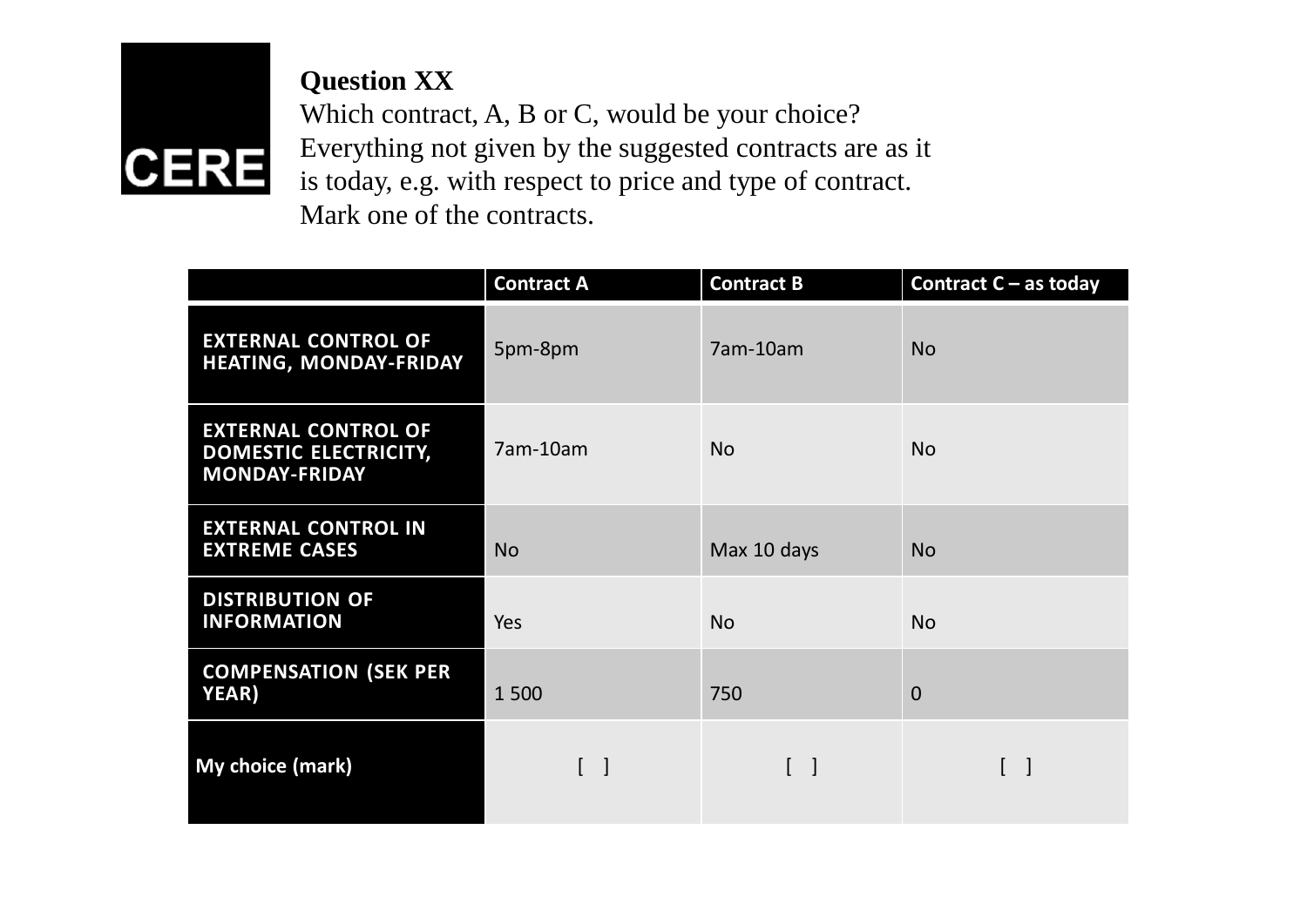# **CERE**

## **Valuation of attributes**

· External control of heating 07-10 a.m.

**Annual compensation (€1=SEK10)** Not sign.

| $\bullet$                                      | External control of heating 05-08 p.m.               | <b>SEK 630</b>  |
|------------------------------------------------|------------------------------------------------------|-----------------|
|                                                | External control of household electricity 07-10 a.m. | <b>SEK 829</b>  |
| $\bullet$                                      | External control of household electricity 05-08 p.m. | <b>SEK1435</b>  |
|                                                | External control in extreme cases                    | SEK 44 / day    |
|                                                | Distribution of information (for peer comparisons)   | <b>SEK 244</b>  |
|                                                |                                                      | (high St.d.)    |
|                                                |                                                      |                 |
| Just to consider any restriction of energy use |                                                      |                 |
|                                                | People require                                       | <b>SEK 2746</b> |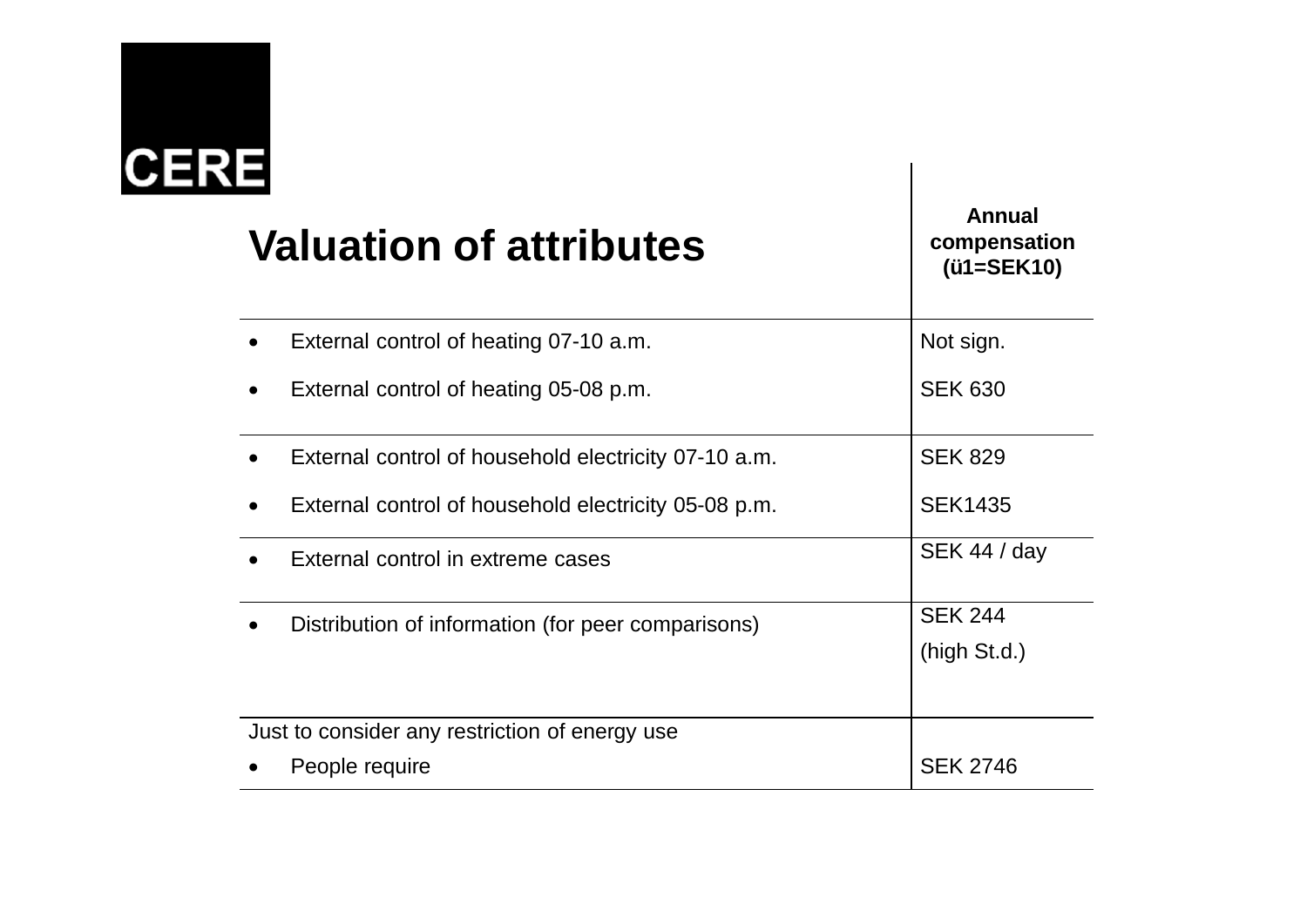- How much do we have to pay households to:
- $\checkmark$  make them look at mountains of unwashed plates and cloths in the evening.
- $\checkmark$  worrying about 10 potential days with restrictions on their energy use.
- $\checkmark$  knowing that their neighbors probably see how much electricity they consume?

 $\rightarrow$  On average SEK 2118 . 4865 per year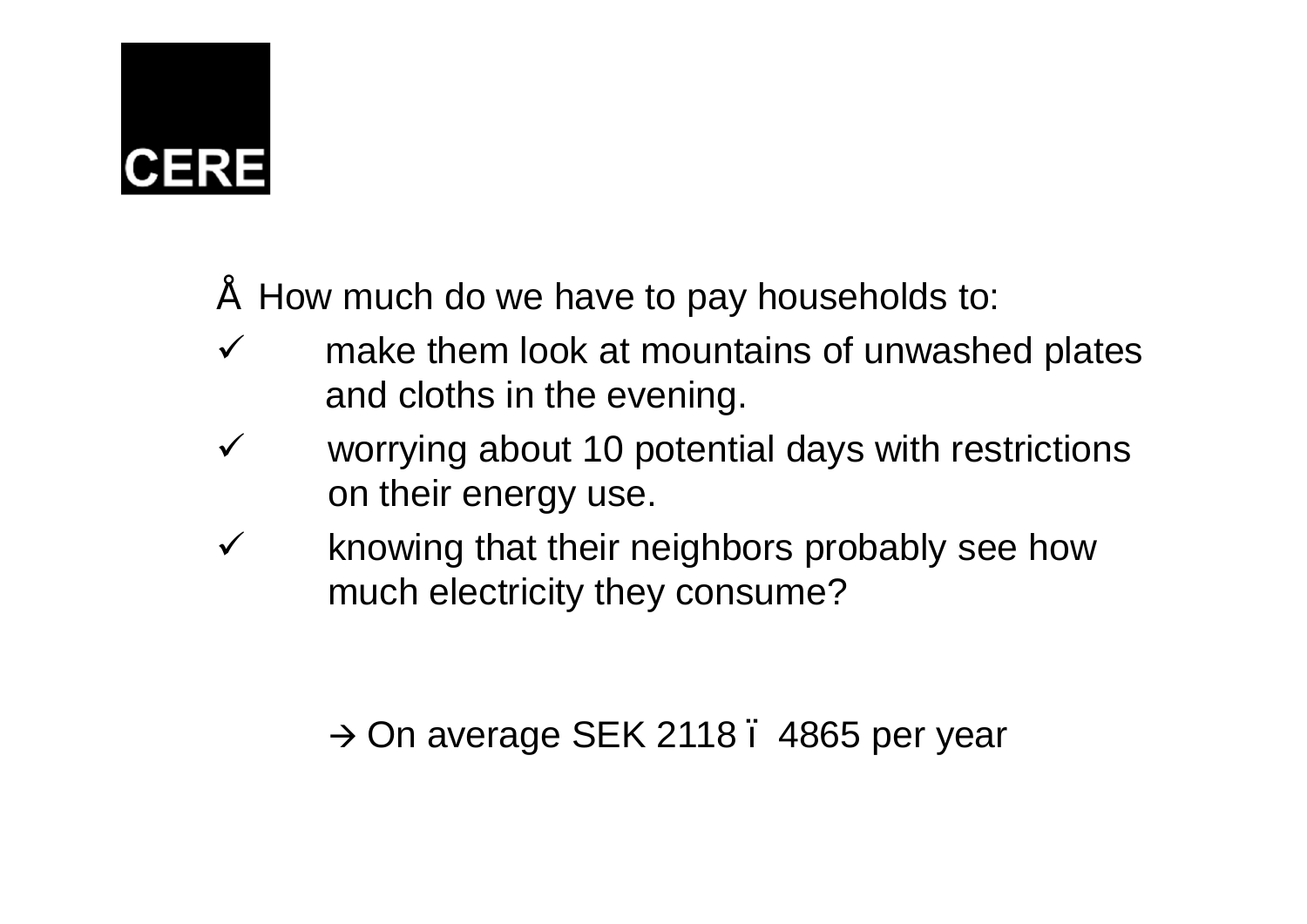- How much do we have to pay households to make them :
- $\checkmark$  not wash or do their dishes in the morning.
- $\checkmark$  not worry about days with restricted energy use
- $\checkmark$  keeping their secrets (no info. sharing)

 $\rightarrow$  On average SEK 829 . 3575 per year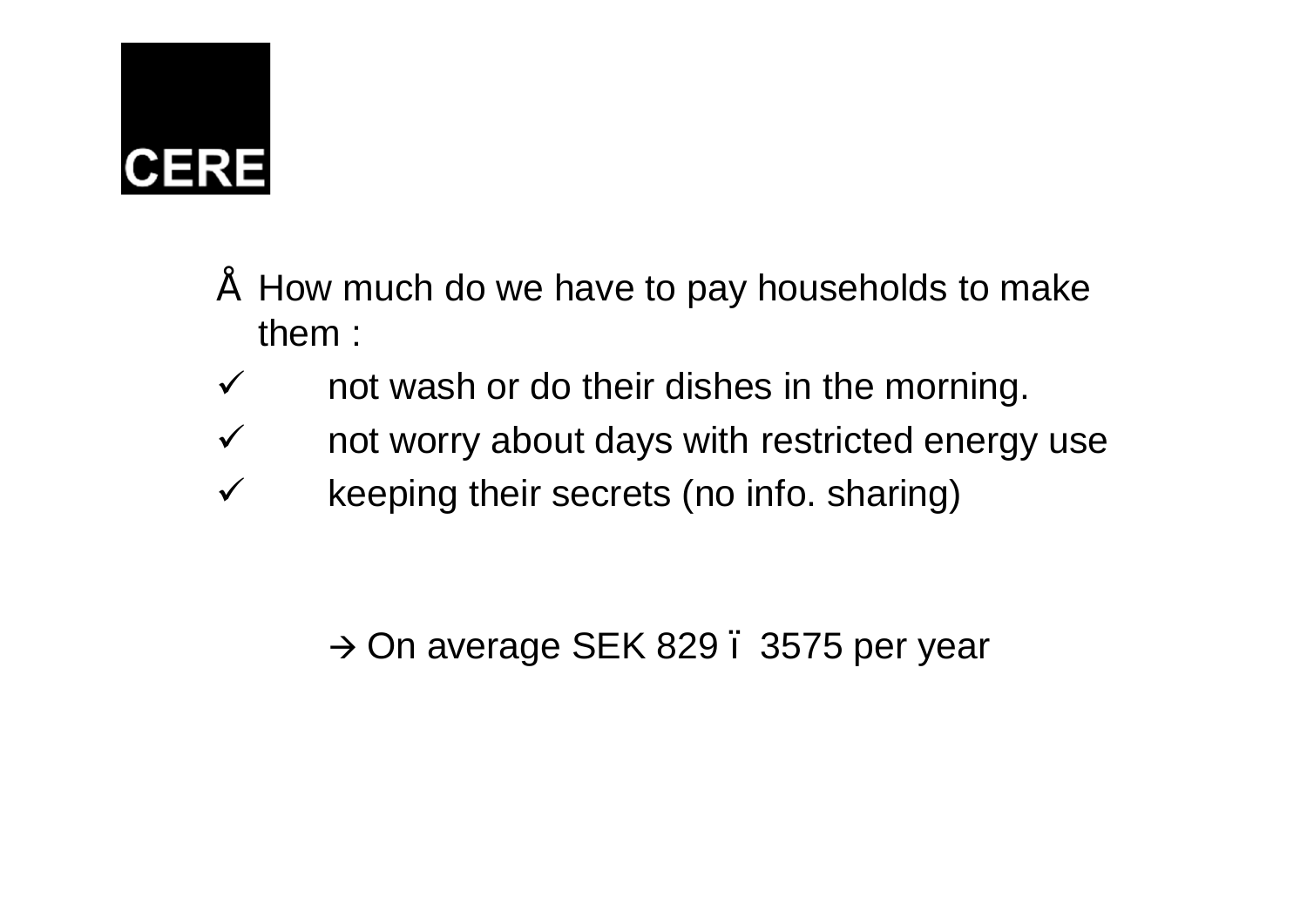## **thus… CERE**

- People require far more in compensation than the current benefits from extreme load shifting.
- We measure the compensations households require to stand certain restrictions in their energy use, which is not perfect measures of prices on gealgdemand flexibility.
- You get what you pay foro low compensation $\rightarrow$  small effect on power demand (additionally?)